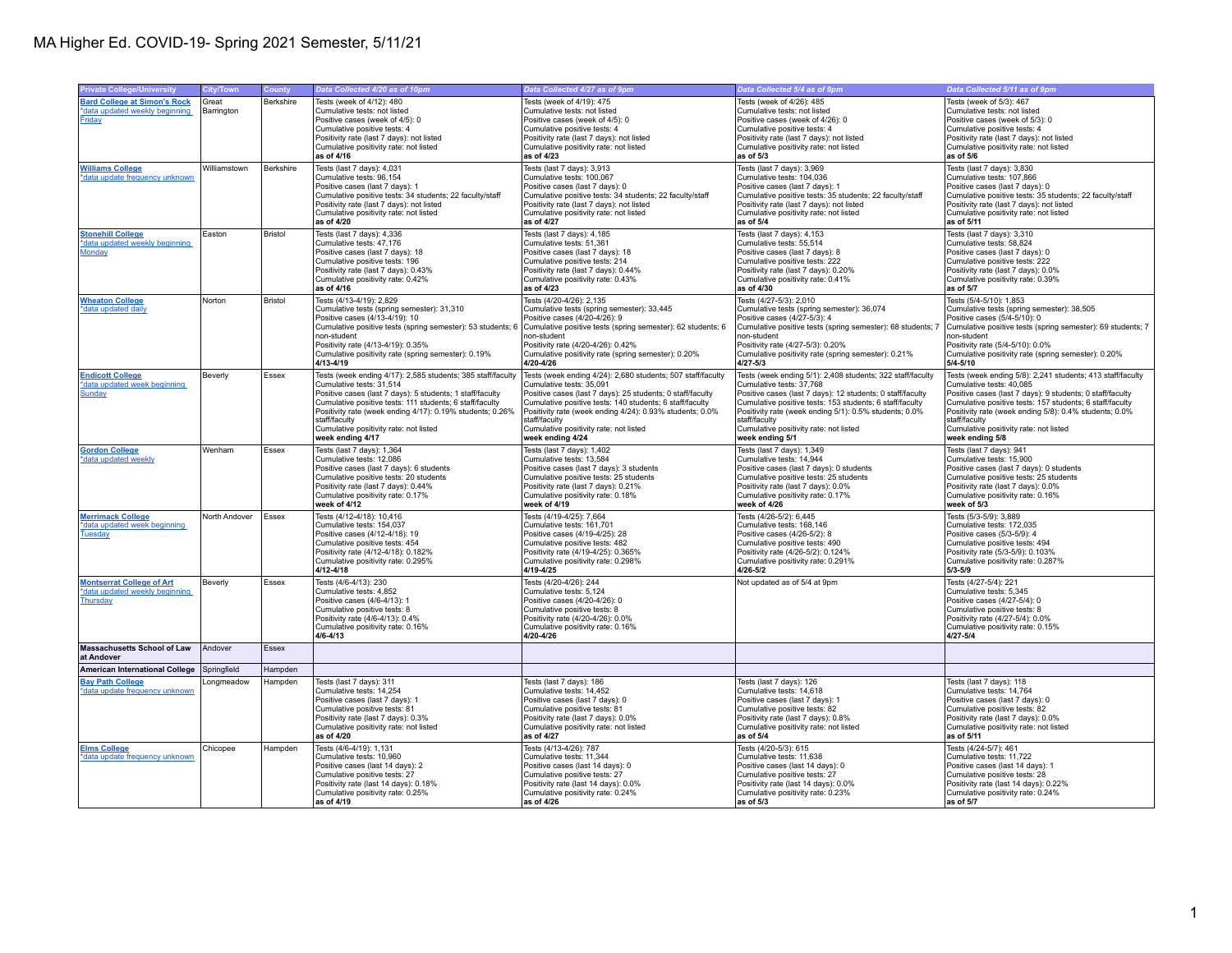| <b>Private College/University</b> | City/Town     | County    | Data Collected 4/20 as of 10pm                              | Data Collected 4/27 as of 9pm                               | Data Collected 5/4 as of 9pm                                | Data Collected 5/11 as of 9pm                               |
|-----------------------------------|---------------|-----------|-------------------------------------------------------------|-------------------------------------------------------------|-------------------------------------------------------------|-------------------------------------------------------------|
| <b>Springfield College</b>        | Springfield   | Hampden   | Tests (last 7 days): 1,325                                  | Tests (last 7 days): 1.327                                  | Tests (last 7 days): 1,221                                  | Tests (last 7 days): 1.103                                  |
| *data update frequency unknown    |               |           | Cumulative tests: 27,888                                    | Cumulative tests: 30,572                                    | Cumulative tests: 32,966                                    | Cumulative tests: 35,082                                    |
|                                   |               |           |                                                             |                                                             |                                                             |                                                             |
|                                   |               |           | Positive cases (last 7 days): 15                            | Positive cases (last 7 days): 8                             | Positive cases (last 7 days): 9                             | Positive cases (last 7 days): 7                             |
|                                   |               |           | Cumulative positive tests: 110                              | Cumulative positive tests: 222                              | Cumulative positive tests: 249                              | Cumulative positive tests: 260                              |
|                                   |               |           | Positivity rate (last 7 days): 1.13%                        | Positivity rate (last 7 days): 0.60%                        | Positivity rate (last 7 days): 0.74%                        | Positivity rate (last 7 days): 0.63%                        |
|                                   |               |           | Cumulative positivity rate: 1.09%                           | Cumulative positivity rate: 0.96%                           | Cumulative positivity rate: 0.76%                           | Cumulative positivity rate: 0.74%                           |
|                                   |               |           | as of 4/18                                                  | as of 4/26                                                  | as of 5/3                                                   | as of 5/10                                                  |
| <b>Western New England</b>        | Springfield   | Hampden   | Tests (last 7 days): not listed                             | Tests (last 7 days): not listed                             | Tests (last 7 days): not listed                             | Not updated as of 5/11 at 9pm                               |
| <b>University</b>                 |               |           | Cumulative tests: 16,916                                    | Cumulative tests: 18,820                                    | Cumulative tests: 20,608                                    |                                                             |
|                                   |               |           | Positive cases (last 7 days): not listed                    | Positive cases (last 7 days): not listed                    |                                                             |                                                             |
| *data updated every Thursday      |               |           |                                                             |                                                             | Positive cases (last 7 days): not listed                    |                                                             |
|                                   |               |           | Cumulative positive tests: 326                              | Cumulative positive tests: 333                              | Cumulative positive tests: 343                              |                                                             |
|                                   |               |           | Positivity rate (last 7 days); not listed                   | Positivity rate (last 7 days); not listed                   | Positivity rate (last 7 days); not listed                   |                                                             |
|                                   |               |           | Cumulative positivity rate: not listed                      | Cumulative positivity rate: not listed                      | Cumulative positivity rate: not listed                      |                                                             |
|                                   |               |           | as of 4/16                                                  | as of 4/23                                                  | as of 4/30                                                  |                                                             |
| <b>Amherst College</b>            | Amherst       | Hampshire | Tests (last 7 days): not listed                             | Tests (last 7 days): not listed                             | Tests (last 7 days): not listed                             | Tests (last 7 days): not listed                             |
| *data updated M-F, week           |               |           | Cumulative tests: 45.641                                    | Cumulative tests: 49.691                                    | Cumulative tests: 54.512                                    | Cumulative tests: 59.048                                    |
| beginning Sunday                  |               |           | Positive cases (last 7 days): not listed                    | Positive cases (last 7 days): not listed                    | Positive cases (last 7 days): not listed                    | Positive cases (last 7 days): not listed                    |
|                                   |               |           | Cumulative positive tests: 20 students; 1 faculty; 10 staff | Cumulative positive tests: 21 students; 1 faculty; 10 staff | Cumulative positive tests: 21 students; 1 faculty; 11 staff | Cumulative positive tests: 21 students; 1 faculty; 11 staff |
|                                   |               |           | Positivity rate (last 14 days): 0.0%                        | Positivity rate (last 14 days): 0.01%                       | Positivity rate (last 14 days): 0.02%                       | Positivity rate (last 14 days): 0.01%                       |
|                                   |               |           | Cumulative positivity rate: not listed                      | Cumulative positivity rate: not listed                      | Cumulative positivity rate: not listed                      | Cumulative positivity rate: not listed                      |
|                                   |               |           | as of 4/20                                                  | as of 4/27                                                  | as of 5/4                                                   | as of 5/11                                                  |
|                                   |               |           |                                                             |                                                             |                                                             |                                                             |
| <b>Mount Holyoke College</b>      | South Hadley  | Hampshire | Tests (last 7 days): 1,388 students; 513 employees          | Tests (last 7 days): 1,410 students; 513 employees          | Tests (last 7 days): 1,390 students; 523 employees          | Tests (last 7 days): 957 students; 424 employees            |
| *data updated M-F                 |               |           | Cumulative tests: 38,430                                    | Cumulative tests: 40,389                                    | Cumulative tests: 42,334                                    | Cumulative tests: 44,242                                    |
|                                   |               |           | Positive cases (last 7 days): 1 student; 1 employee;        | Positive cases (last 7 days): 0 student; 0 employee;        | Positive cases (last 7 days): 0 student; 0 employee;        | Positive cases (last 7 days): 0 student; 1 employee;        |
|                                   |               |           | 0 affiliate                                                 | 0 affiliate                                                 | 0 affiliate                                                 | 0 affiliate                                                 |
|                                   |               |           | Cumulative positive tests: 46                               | Cumulative positive tests: 46                               | Cumulative positive tests: 46                               | Cumulative positive tests: 47                               |
|                                   |               |           | Positivity rate (last 7 days): 0.072% for students; 0.195%  | Positivity rate (last 7 days): 0.0% for students;           | Positivity rate (last 7 days): 0.0% for students;           | Positivity rate (last 7 days): 0.0% for students;           |
|                                   |               |           | for employees                                               | 0.0% for employees                                          | 0.0% for employees                                          | 0.236% for employees                                        |
|                                   |               |           | Cumulative positivity rate: 0.120%                          | Cumulative positivity rate: 0.114%                          | Cumulative positivity rate: 0.109%                          | Cumulative positivity rate: 0.106%                          |
|                                   |               |           | as of 4/20                                                  | as of 4/26                                                  |                                                             | as of 5/10                                                  |
|                                   |               |           |                                                             |                                                             | as of 5/3                                                   |                                                             |
| <b>Smith College</b>              | Northampton   | Hampshire | Tests (last 7 days): 5,749                                  | Tests (last 7 days): 4,802                                  | Tests (last 7 days): 4,666                                  | Tests (last 7 days): 5,098                                  |
| *data updated twice weekly        |               |           | Cumulative tests: 78,440                                    | Cumulative tests: 82,225                                    | Cumulative tests: 86,891                                    | Cumulative tests: 91,553                                    |
|                                   |               |           | Positive cases (last 7 days): 2                             | Positive cases (last 7 days): 2                             | Positive cases (last 7 days): 1                             | Positive cases (last 7 days): 1                             |
|                                   |               |           | Cumulative positive tests: 13 students; 32 employees        | Cumulative positive tests: 15 students; 33 employees        | Cumulative positive tests: 16 students; 33 employees        | Cumulative positive tests: 17 students; 33 employees        |
|                                   |               |           | Positivity rate (last 14 days): 0.07%                       | Positivity rate (last 14 days): 0.07%                       | Positivity rate (last 14 days): 0.04%                       | Positivity rate (last 14 days): 0.04%                       |
|                                   |               |           | Cumulative positivity rate: not listed                      | Cumulative positivity rate: not listed                      | Cumulative positivity rate: not listed                      | Cumulative positivity rate: not listed                      |
|                                   |               |           | as of 4/19                                                  | as of 4/26                                                  | as of 5/3                                                   | as of 5/10                                                  |
|                                   |               |           |                                                             |                                                             |                                                             |                                                             |
| <b>Hampshire College</b>          | Amherst       | Hampshire | Tests (4/9-4/15): 524                                       | Tests (4/16-4/22): 534                                      | Tests (4/23-4/29): 501                                      | Tests (4/30-5/6): 170                                       |
| *data updated week beginning      |               |           | Cumulative tests: 7,321                                     | Cumulative tests: 7,855                                     | Cumulative tests: 8,356                                     | Cumulative tests: 8,526                                     |
| Wednesday                         |               |           | Positive cases (4/9-4/15): 0                                | Positive cases (4/16-4/22): 1                               | Positive cases (4/23-4/29): 0                               | Positive cases (4/30-5/6): 0                                |
|                                   |               |           | Cumulative positive tests: 7                                | Cumulative positive tests: 7                                | Cumulative positive tests: 8                                | Cumulative positive tests: 8                                |
|                                   |               |           | Positivity rate (4/9-4/15): 0.0%                            | Positivity rate (4/16-4/22): 0.09%                          | Positivity rate (4/23-4/29): 0.0%                           | Positivity rate (4/30-5/6): 0.0%                            |
|                                   |               |           | Cumulative positivity rate: 0.10%                           | Cumulative positivity rate: 0.10%                           | Cumulative positivity rate: 0.10%                           | Cumulative positivity rate: 0.09%                           |
|                                   |               |           | $4/9 - 4/15$                                                | $4/16 - 4/22$                                               | 4/23-4/29                                                   | 4/30-5/6                                                    |
|                                   |               |           |                                                             |                                                             |                                                             |                                                             |
| <b>Bentley University</b>         | Waltham       | Middlesex | Tests (4/13-4/19): 4,068                                    | Tests (4/20-4/22): 3,069                                    | Tests (4/23-4/30): 3,582                                    | Tests (last 7 days): 1,622                                  |
| *data update frequency unknown    |               |           | Cumulative tests: 58,732                                    | Cumulative tests: 61,801                                    | Cumulative tests: 65,383                                    | Cumulative tests (Summer 2021): 986                         |
|                                   |               |           | Positive cases (last 7 days): not listed                    | Positive cases (last 7 days): not listed                    | Positive cases (last 7 days): not listed                    | Positive cases (last 7 days): 3                             |
|                                   |               |           | Cumulative positive tests: 359                              | Cumulative positive tests: 361                              | Cumulative positive tests: 363                              | Cumulative positive tests (Summer 2021): 3                  |
|                                   |               |           | Positivity rate (7 day average): 0.20%                      | Positivity rate (7 day average): 0.12%                      | Positivity rate (7 day average): 0.06%                      | Positivity rate: 0.10%                                      |
|                                   |               |           | Cumulative positivity rate: 0.62%                           | Cumulative positivity rate: 0.60%                           | Cumulative positivity rate: 0.57%                           | Cumulative positivity rate: not listed                      |
|                                   |               |           | as of 4/19                                                  | as of 4/22                                                  | as of 5/2                                                   | as of 5/11                                                  |
| <b>Boston College</b>             | Chestnut Hill | Middlesex | Tests (4/12-4/18): 12,168                                   | Tests (4/19-4/25): 11,780                                   | Tests (4/26-5/2): 11,380                                    | Tests (5/3-5/9): 10,132                                     |
| *data updated T-F, week           |               |           | Cumulative tests: 312.399                                   | Cumulative tests: 320.634                                   | Cumulative tests: 332.014                                   | Cumulative tests: 342.146                                   |
| beginning Monday                  |               |           | Positive cases (4/12-4/18): 34                              | Positive cases (4/19-4/25): 21                              | Positive cases (4/26-5/2): 21                               | Positive cases (5/3-5/9): 10                                |
|                                   |               |           |                                                             |                                                             |                                                             |                                                             |
|                                   |               |           | Cumulative positive tests: 1,242                            | Cumulative positive tests: 1,253                            | Cumulative positive tests: 1,274                            | Cumulative positive tests: 1,284                            |
|                                   |               |           | Positivity rate (4/12-4/18): 0.27%                          | Positivity rate (4/19-4/25): 0.17%                          | Positivity rate (4/26-5/2): 0.18%                           | Positivity rate (5/3-5/9): 0.09%                            |
|                                   |               |           | Cumulative positivity rate: 0.39%                           | Cumulative positivity rate: 0.39%                           | Cumulative positivity rate: 0.38%                           | Cumulative positivity rate: 0.37%                           |
|                                   |               |           | $4/12 - 4/18$                                               | 4/19-4/25                                                   | $4/26 - 5/2$                                                | 5/3-5/9                                                     |
| <b>Brandeis University</b>        | Waltham       | Middlesex | Tests (week of 4/11): 4,589                                 | Tests (week of 4/18): 6,310                                 | Tests (week of 4/25): 5,922                                 | Tests (week of 5/2): 5,892                                  |
| *data updated daily, week         |               |           | Cumulative tests: 123,182 students; 44,529 faculty/staff    | Cumulative tests: 129,384 students; 46,423 faculty/staff    | Cumulative tests: 133,948 students; 47,775 faculty/staff    | Cumulative tests: 138,196 students; 49,487 faculty/staff    |
| beginning Sunday                  |               |           | Positive cases (week of 4/11): 1 students; 0 faculty/staff  | Positive cases (week of 4/18): 1 students; 1 faculty/staff  | Positive cases (week of 4/25): 0 students; 2 faculty/staff  | Positive cases (week of 5/2): 0 students; 2 faculty/staff   |
|                                   |               |           | Cumulative positive tests: not listed                       | Cumulative positive tests: not listed                       | Cumulative positive tests: not listed                       | Cumulative positive tests: not listed                       |
|                                   |               |           | Positivity rate (last 7 days): 0.02%                        | Positivity rate (last 7 days): 0.03%                        | Positivity rate (last 7 days): 0.03%                        | Positivity rate (last 7 days): 0.03%                        |
|                                   |               |           | Cumulative positivity rate: not listed                      | Cumulative positivity rate: not listed                      | Cumulative positivity rate: not listed                      | Cumulative positivity rate: not listed                      |
|                                   |               |           | week of 4/15                                                | week of 4/18                                                | week of 4/25                                                | week of 5/2                                                 |
|                                   |               |           |                                                             |                                                             |                                                             |                                                             |
| <b>Cambridge College</b>          | Cambridge     | Middlesex |                                                             |                                                             |                                                             |                                                             |
| <b>Harvard University</b>         | Cambridge     | Middlesex | Tests (last 7 days): 18,674                                 | Tests (last 7 days): 17,225                                 | Tests (last 7 days): 16,242                                 | Tests (last 7 days): 11,886                                 |
| *data updated daily               |               |           | Cumulative tests: 129,177 students; 259,745 faculty/staff   | Cumulative tests: 133,913 students; 267,405 faculty/staff   | Cumulative tests: 138,814 students; 275,882 faculty/staff   | Cumulative tests: 142,455 students; 282,650 faculty/staff   |
|                                   |               |           | Positive cases (last 7 days): 17                            | Positive cases (last 7 days): 17                            | Positive cases (last 7 days): 5                             | Positive cases (last 7 days): 2                             |
|                                   |               |           | Cumulative positive tests: 91 undergraduate students; 285   | Cumulative positive tests: 96 undergraduate students; 288   | Cumulative positive tests: 96 undergraduate students; 290   | Cumulative positive tests: 96 undergraduate students; 290   |
|                                   |               |           | graduate students; 555 faculty/staff                        | graduate students; 564 faculty/staff                        | graduate students; 568 faculty/staff                        | graduate students; 572 faculty/staff                        |
|                                   |               |           | Positivity rate (last 7 days): 0.09%                        | Positivity rate (last 7 days): 0.10%                        | Positivity rate (last 7 days): 0.03%                        | Positivity rate (last 7 days): 0.02%                        |
|                                   |               |           | Cumulative positivity rate: not listed                      | Cumulative positivity rate: not listed                      | Cumulative positivity rate: not listed                      | Cumulative positivity rate: not listed                      |
|                                   |               |           | as of 4/19                                                  | as of 4/26                                                  | as of 5/3                                                   | as of 5/9                                                   |
|                                   |               |           |                                                             |                                                             |                                                             |                                                             |
| <b>Harvard Extension School</b>   | Cambridge     | Middlesex |                                                             |                                                             |                                                             |                                                             |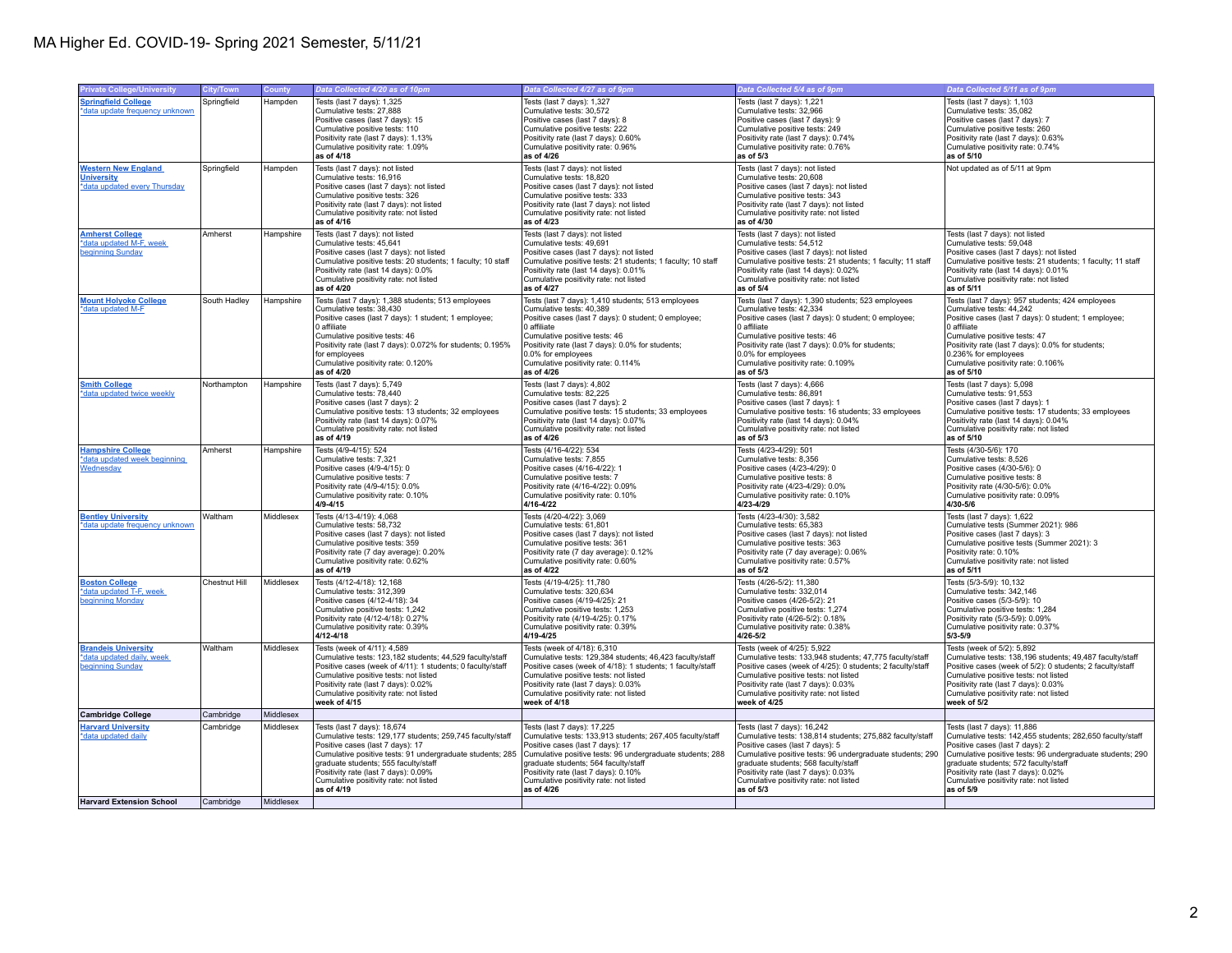| <b>Private College/University</b>                                   | <b>City/Town</b>            | <b>County</b>      | Data Collected 4/20 as of 10pm                                                                                 | Data Collected 4/27 as of 9pm                                                                                  | Data Collected 5/4 as of 9pm                                                                                   | Data Collected 5/11 as of 9pm                                                                                |
|---------------------------------------------------------------------|-----------------------------|--------------------|----------------------------------------------------------------------------------------------------------------|----------------------------------------------------------------------------------------------------------------|----------------------------------------------------------------------------------------------------------------|--------------------------------------------------------------------------------------------------------------|
| <b>Lasell College</b>                                               | Newton                      | Middlesex          | Tests (last 7 days): not listed                                                                                | Tests (last 7 days): not listed                                                                                | Tests (last 7 days): not listed                                                                                | Tests (last 7 days): not listed                                                                              |
| *data updated daily                                                 |                             |                    | Cumulative tests: 16,660 students; 4,138 employees;                                                            | Cumulative tests: 17,822 students; 4,383 employees; 1,828                                                      | Cumulative tests: 19,228 students; 4,694 employees; 1,960                                                      | Cumulative tests: 19,669 students; 4,796 employees; 1,560                                                    |
|                                                                     |                             |                    | 1.715 other<br>Positive cases (last 7 days): 2                                                                 | other<br>Positive cases (last 7 days): 3                                                                       | other<br>Positive cases (last 7 days): 0                                                                       | other<br>Positive cases (last 7 days): 0                                                                     |
|                                                                     |                             |                    | Cumulative positive tests: 34 students; 12 employees; 12                                                       | Cumulative positive tests: 37 students; 12 employees; 12                                                       | Cumulative positive tests: 38 students; 12 employees; 12                                                       | Cumulative positive tests: 38 students; 12 employees; 12                                                     |
|                                                                     |                             |                    | other/village<br>Positivity rate (average daily): 0.31%                                                        | other/village<br>Positivity rate (average daily): 0.31%                                                        | other/village<br>Positivity rate (average daily): 0.29%                                                        | other/village<br>Positivity rate (average daily): 0.28%                                                      |
|                                                                     |                             |                    | Cumulative positivity rate: 0.24%                                                                              | Cumulative positivity rate: 0.24%                                                                              | Cumulative positivity rate: 0.23%                                                                              | Cumulative positivity rate: 0.22%                                                                            |
|                                                                     |                             |                    | as of 4/19                                                                                                     | as of 4/26                                                                                                     | as of $5/3$                                                                                                    | as of 5/10                                                                                                   |
| <b>Lesley University</b>                                            | Cambridge                   | Middlesex          |                                                                                                                |                                                                                                                |                                                                                                                |                                                                                                              |
| <b>Massachusetts Institute of</b><br><b>Technology</b>              | Cambridge                   | Middlesex          | Tests (last 7 days): 9,466 students; 5,981 employees;<br>1,995 affiliates                                      | Tests (last 7 days): 10,094 students; 6,393 employees;<br>2,023 affiliates                                     | Tests (last 7 days): 10,147 students; 6,800 employees;<br>2,107 affiliates                                     | Tests (last 7 days): 9,927 students; 6,536 employees;<br>1,991 affiliates                                    |
| *data updated daily                                                 |                             |                    | Cumulative tests: 277,754 students; 226,405 employees;                                                         | Cumulative tests: 290,008 students; 234,358 employees;                                                         | Cumulative tests: 301,895 students; 242,454 employees;                                                         | Cumulative tests: 313,514 students; 249,896 employees;                                                       |
|                                                                     |                             |                    | 64,004 affiliates                                                                                              | 66,313 affiliates                                                                                              | 68,797 affiliates                                                                                              | 71,088 affiliates                                                                                            |
|                                                                     |                             |                    | Positive cases (last 7 days): 4 students; 5 employees; 5<br>affiliates                                         | Positive cases (last 7 days): 3 students; 3 employees; 7<br>affiliates                                         | Positive cases (last 7 days): 3 students; 0 employees; 2<br>affiliates                                         | Positive cases (last 7 days): 1 students; 3 employees; 1<br>affiliates                                       |
|                                                                     |                             |                    | Cumulative positive tests: 421 students; 421 employees;                                                        | Cumulative positive tests: 426 students; 432 employees;                                                        | Cumulative positive tests: 431 students; 433 employees;                                                        | Cumulative positive tests: 432 students; 436 employees;                                                      |
|                                                                     |                             |                    | 179 affiliates<br>Positivity rate (last 7 days): 0.04% students; 0.08%                                         | 188 affiliates<br>Positivity rate (last 7 days): 0.03% students; 0.05%                                         | 190 affiliates<br>Positivity rate (last 7 days): 0.03% students; 0.0%                                          | 192 affiliates<br>Positivity rate (last 7 days): 0.01% students; 0.05%                                       |
|                                                                     |                             |                    | employees; 0.25% affiliates                                                                                    | employees; 0.35% affiliates                                                                                    | employees; 0.09% affiliates                                                                                    | employees; 0.05% affiliates                                                                                  |
|                                                                     |                             |                    | Cumulative positivity rate: 0.15% students; 0.19%<br>employees; 0.28% affiliates                               | Cumulative positivity rate: 0.15% students; 0.18%<br>employees; 0.28% affiliates                               | Cumulative positivity rate: 0.14% students; 0.18%<br>employees; 0.28% affiliates                               | Cumulative positivity rate: 0.14% students; 0.17%<br>employees; 0.27% affiliates                             |
|                                                                     |                             |                    | as of $4/19$                                                                                                   | as of 4/26                                                                                                     | $\vert$ as of 5/4                                                                                              | as of 5/10                                                                                                   |
| <b>Regis College</b>                                                | Weston                      | Middlesex          | Tests (4/11-4/17): 1,184                                                                                       | Tests (4/18-4/24): 964                                                                                         | Tests (4/25-5/1): 677                                                                                          | Tests (5/2-5/8): 294                                                                                         |
| *data updated on Wednesday                                          |                             |                    | Cumulative tests: 19.344<br>Positive cases (4/11-4/17): 0                                                      | Cumulative tests: 20,304<br>Positive cases (4/18-4/24): 2                                                      | Cumulative tests: 20,973<br>Positive cases (4/25-5/1): 0                                                       | Cumulative tests: 21,262<br>Positive cases (5/2-5/8): 1                                                      |
|                                                                     |                             |                    | Cumulative positive tests: 69                                                                                  | Cumulative positive tests: 71                                                                                  | Cumulative positive tests: 71                                                                                  | Cumulative positive tests: 71                                                                                |
|                                                                     |                             |                    | Positivity rate (last 7 days); not listed<br>Cumulative positivity rate: not listed                            | Positivity rate (last 7 days); not listed<br>Cumulative positivity rate: not listed                            | Positivity rate (last 7 days); not listed<br>Cumulative positivity rate: not listed                            | Positivity rate (last 7 days); not listed<br>Cumulative positivity rate: not listed                          |
|                                                                     |                             |                    | $4/11 - 4/17$                                                                                                  | 4/18-4/24                                                                                                      | $4/25 - 5/1$                                                                                                   | $5/2 - 5/8$                                                                                                  |
| <b>Tufts University</b>                                             | Medford                     | Middlesex          | Tests (last 7 days): 16,939                                                                                    | Tests (last 7 days): 15,593                                                                                    | Tests (last 7 days): 15,390                                                                                    | Tests (last 7 days): 14,881                                                                                  |
| *data updated daily                                                 |                             |                    | Cumulative tests: 512,900<br>Positive cases (last 7 days): 14                                                  | Cumulative tests: 528,494<br>Positive cases (last 7 days): 6                                                   | Cumulative tests: 543,885<br>Positive cases (last 7 days): 11                                                  | Cumulative tests: 558,766<br>Positive cases (last 7 days): 21                                                |
|                                                                     |                             |                    | Cumulative positive tests: 746                                                                                 | Cumulative positive tests: 752                                                                                 | Cumulative positive tests: 763                                                                                 | Cumulative positive tests: 784                                                                               |
|                                                                     |                             |                    | Positivity rate (last 7 days): 0.08%<br>Cumulative positivity rate: 0.15%                                      | Positivity rate (last 7 days): 0.04%<br>Cumulative positivity rate: 0.14%                                      | Positivity rate (last 7 days): 0.07%<br>Cumulative positivity rate: 0.14%                                      | Positivity rate (last 7 days): 0.14%<br>Cumulative positivity rate: 0.14%                                    |
|                                                                     |                             |                    | as of 4/18                                                                                                     | as of 4/25                                                                                                     | as of 5/2                                                                                                      | as of 5/9                                                                                                    |
| <b>Babson College</b>                                               | Norfolk                     | Norfolk            | Tests (4/10-4/16): 3,641                                                                                       | Tests (4/17-4/23): 3,138                                                                                       | Tests (4/25-5/1): 3,037                                                                                        | Tests (5/1-5/7): 1,512                                                                                       |
| *data updated on Friday                                             |                             |                    | Cumulative tests: 54.516<br>Positive cases (4/10-4/16): 13 students; < 3 employees; 0                          | Cumulative tests: 57,654<br>Positive cases (4/17-4/23): 4 students; 0 employees;                               | Cumulative tests: 60,692<br>Positive cases (4/25-5/1): 5 students; 0 employees;                                | Cumulative tests: 62.189<br>Positive cases (5/1-5/7): 0 students; <3 employees;                              |
|                                                                     |                             |                    | service providers                                                                                              | 3 service providers                                                                                            | 0 service providers                                                                                            | 0 service providers                                                                                          |
|                                                                     |                             |                    | Cumulative positive tests: 287 students; 19 employees; 13<br>service providers                                 | Cumulative positive tests: 291 students; 19 employees; 15<br>service providers                                 | Cumulative positive tests: 296 students; 19 employees; 15<br>service providers                                 | Cumulative positive tests: 296 students; 20 employees; 15<br>service providers                               |
|                                                                     |                             |                    | Positivity rate (last 7 days): 0.38%                                                                           | Positivity rate (last 7 days): 0.19%                                                                           | Positivity rate (last 7 days): 0.16%                                                                           | Positivity rate (last 7 days): 0.07%                                                                         |
|                                                                     |                             |                    | Cumulative positivity rate: 0.59%<br>$4/10 - 4/16$                                                             | Cumulative positivity rate: 0.57%<br>4/17-4/23                                                                 | Cumulative positivity rate: 0.55%<br>$4/25 - 5/1$                                                              | Cumulative positivity rate: 0.53%<br>$5/1 - 5/7$                                                             |
| <b>Curry College</b>                                                | Milton                      | Norfolk            | Tests (last 7 days): 1,729                                                                                     | Tests (last 7 days): 1,644                                                                                     | Tests (last 7 days): 1,708                                                                                     | Tests (last 7 days): 1,517                                                                                   |
| *data updated week beginning                                        |                             |                    | Cumulative tests: 47,153                                                                                       | Cumulative tests: 48,797                                                                                       | Cumulative tests: 50,505                                                                                       | Cumulative tests: 52,022                                                                                     |
| <b>Thursday</b>                                                     |                             |                    | Positive cases (last 7 days): 3<br>Cumulative positive tests: 207                                              | Positive cases (last 7 days): 1<br>Cumulative positive tests: 208                                              | Positive cases (last 7 days): 3<br>Cumulative positive tests: 211                                              | Positive cases (last 7 days): 5<br>Cumulative positive tests: 216                                            |
|                                                                     |                             |                    | Positivity rate (last 14 days): not listed                                                                     | Positivity rate (last 14 days): not listed                                                                     | Positivity rate (last 14 days): not listed                                                                     | Positivity rate (last 14 days): not listed                                                                   |
|                                                                     |                             |                    | Cumulative positivity rate: not listed<br>as of 4/16                                                           | Cumulative positivity rate: not listed<br>as of 4/23                                                           | Cumulative positivity rate: not listed<br>as of 4/30                                                           | Cumulative positivity rate: not listed<br>as of 5/7                                                          |
| <b>Dean College</b>                                                 | Franklin                    | Norfolk            | Tests (4/12-4/18): 1,326 students; 534 non-student                                                             | Tests (4/19-4/25): 1,311 students; 525 non-student                                                             | Tests (4/26-5/2): 1,122 students; 515 non-student                                                              | Tests (5/3-5/9): 236 students; 415 non-student                                                               |
| *data updated "weekly"                                              |                             |                    | Cumulative tests: 15,933 students; 6,811 non-student                                                           | Cumulative tests: 17,244 students; 7,336 non-student                                                           | Cumulative tests: 18,366 students; 7,851 non-student                                                           | Cumulative tests: 18,602 students; 8,266 non-student                                                         |
|                                                                     |                             |                    | Positive cases (4/12-4/18): 4 students; 0 non-student<br>Cumulative positive tests: 38 students: 6 non-student | Positive cases (4/19-4/25): 8 students; 0 non-student<br>Cumulative positive tests: 46 students: 6 non-student | Positive cases (4/26-5/2): 12 students; 0 non-student<br>Cumulative positive tests: 58 students: 6 non-student | Positive cases (5/3-5/9): 5 students; 0 non-student<br>Cumulative positive tests: 63 students: 6 non-student |
|                                                                     |                             |                    | Positivity rate (4/12-4/18): 0.30% students; 0.0% non-                                                         | Positivity rate (4/19-4/25): 0.61% students; 0.0% non-                                                         | Positivity rate (4/26-5/2): 1.07% students; 0.0% non-                                                          | Positivity rate (5/3-5/9): 2.12% students; 0.0% non-student                                                  |
|                                                                     |                             |                    | student<br>Cumulative positivity rate: 0.24% students; 0.09% non-                                              | student<br>Cumulative positivity rate: 0.27% students; 0.08% non-                                              | student<br>Cumulative positivity rate: 0.32% students; 0.08% non-                                              | Cumulative positivity rate: 0.34% students; 0.07% non-<br>student                                            |
|                                                                     |                             |                    | student                                                                                                        | student                                                                                                        | student                                                                                                        | $5/3 - 5/9$                                                                                                  |
|                                                                     |                             |                    | $4/12 - 4/18$                                                                                                  | 4/19-4/25                                                                                                      | 4/26-5/2                                                                                                       |                                                                                                              |
| <b>Eastern Nazarene College</b><br>*data update frequency unknown   | Quincy                      | Norfolk            | Tests (last 7 days): not listed<br>Cumulative tests: 4,012                                                     | Tests (last 7 days): not listed<br>Cumulative tests: 4,301                                                     | Tests (last 7 days): not listed<br>Cumulative tests: 4,535                                                     | Tests (last 7 days): not listed<br>Cumulative tests: 4,744                                                   |
|                                                                     |                             |                    | Positive cases (last 7 days): not listed                                                                       | Positive cases (last 7 days): not listed                                                                       | Positive cases (last 7 days): not listed                                                                       | Positive cases (last 7 days): not listed                                                                     |
|                                                                     |                             |                    | Cumulative positive tests: 52<br>Positivity rate (last 7 days): not listed                                     | Cumulative positive tests: 58<br>Positivity rate (last 7 days): not listed                                     | Cumulative positive tests: 61                                                                                  | Cumulative positive tests: 62<br>Positivity rate (last 7 days): not listed                                   |
|                                                                     |                             |                    | Cumulative positivity rate: not listed                                                                         | Cumulative positivity rate: not listed                                                                         | Positivity rate (last 7 days): not listed<br>Cumulative positivity rate: not listed                            | Cumulative positivity rate: not listed                                                                       |
|                                                                     |                             |                    | as of 4/16                                                                                                     | as of 4/23                                                                                                     | as of 4/30                                                                                                     | as of 5/7                                                                                                    |
| <b>Hellenic College</b>                                             | <b>Brookline</b><br>Needham | Norfolk<br>Norfolk |                                                                                                                |                                                                                                                |                                                                                                                |                                                                                                              |
| <b>Olin College of Engineering</b><br>*data undate frequency unknov |                             |                    | Tests (last 14 days): 247 students; 90 faculty/staff<br>Cumulative tests: 4,853                                | Tests (last 14 days): 437 students; 180 faculty/staff<br>Cumulative tests: 5,550                               | Tests (last 14 days): 170 students; 71 faculty/staff<br>Cumulative tests: 5,550                                | Tests (last 14 days): 235 students; 89 faculty/staff<br>Cumulative tests: 6,032                              |
|                                                                     |                             |                    | Positive cases (last 14 days): 0 student; 0 faculty/staff                                                      | Positive cases (last 14 days): 0 student; 0 faculty/staff                                                      | Positive cases (last 14 days): 0 student; 0 faculty/staff                                                      | Positive cases (last 14 days): 0 student; 0 faculty/staff                                                    |
|                                                                     |                             |                    | Cumulative positive tests: 5<br>Positivity rate (last 7 days): 0.0% students; 0.0%                             | Cumulative positive tests: 5<br>Positivity rate (last 7 days): 0.0% students; 0.0% faculty/staff               | Cumulative positive tests: 5<br>Positivity rate (last 7 days): 0.0% students; 0.0%                             | Cumulative positive tests: 5<br>Positivity rate (last 7 days): 0.0% students; 0.0%                           |
|                                                                     |                             |                    | faculty/staff                                                                                                  | Cumulative positivity rate: 0.1%                                                                               | faculty/staff                                                                                                  | faculty/staff                                                                                                |
|                                                                     |                             |                    | Cumulative positivity rate: 0.1%<br>as of 4/19                                                                 | as of 4/26                                                                                                     | Cumulative positivity rate: 0.1%<br>as of $5/3$                                                                | Cumulative positivity rate: 0.1%<br>as of 5/10                                                               |
| <b>Quincy College</b>                                               | Quincy                      | Norfolk            |                                                                                                                |                                                                                                                |                                                                                                                |                                                                                                              |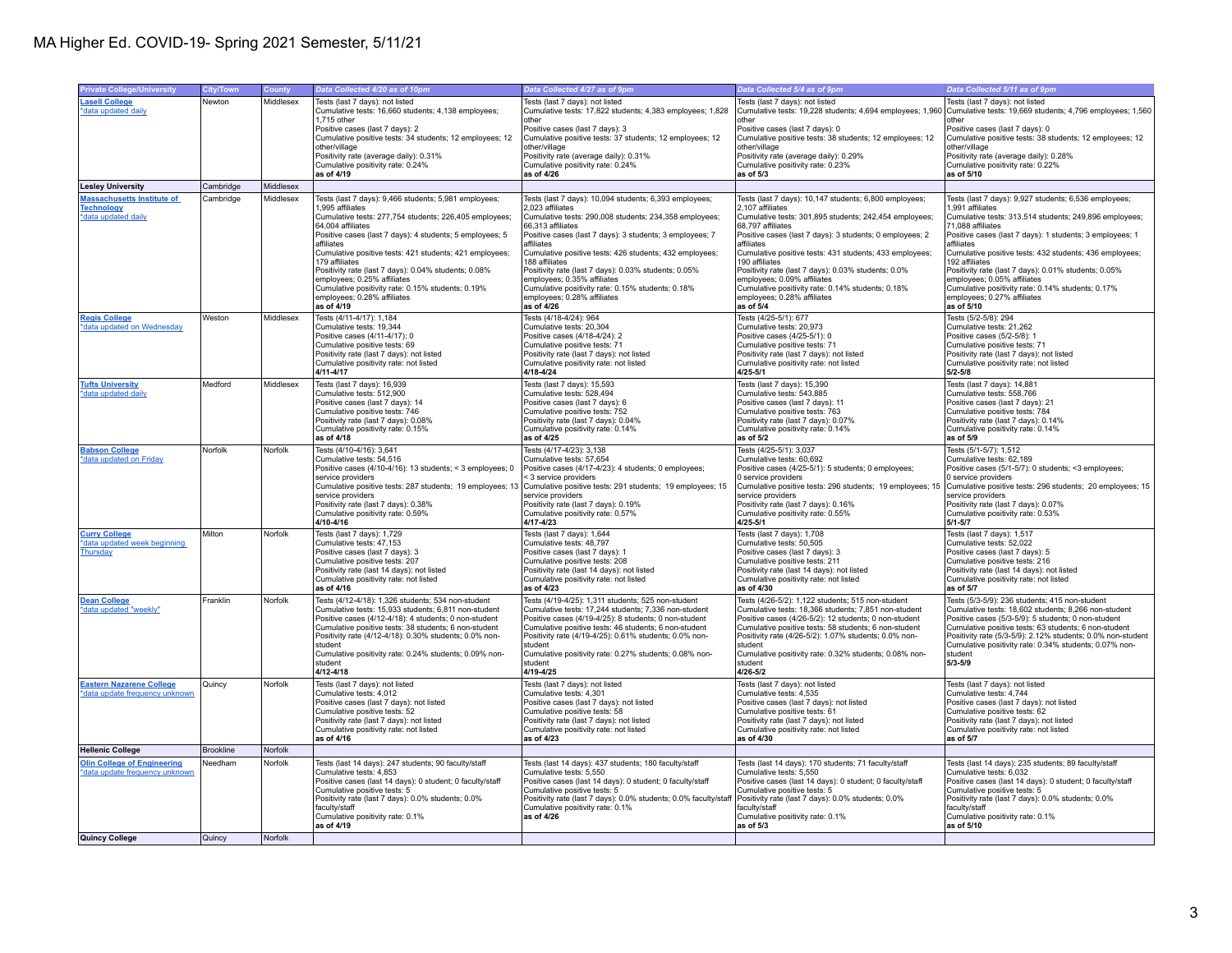| <b>Private College/University</b>                                                                        | City/Town                                             | County  | Data Collected 4/20 as of 10pm                                                                                                                                                                                                                                                                                    | Data Collected 4/27 as of 9pm                                                                                                                                                                                                                                                                                  | Data Collected 5/4 as of 9pm                                                                                                                                                                                                                                                                                      | Data Collected 5/11 as of 9pm                                                                                                                                                                                                                                                                                     |
|----------------------------------------------------------------------------------------------------------|-------------------------------------------------------|---------|-------------------------------------------------------------------------------------------------------------------------------------------------------------------------------------------------------------------------------------------------------------------------------------------------------------------|----------------------------------------------------------------------------------------------------------------------------------------------------------------------------------------------------------------------------------------------------------------------------------------------------------------|-------------------------------------------------------------------------------------------------------------------------------------------------------------------------------------------------------------------------------------------------------------------------------------------------------------------|-------------------------------------------------------------------------------------------------------------------------------------------------------------------------------------------------------------------------------------------------------------------------------------------------------------------|
|                                                                                                          |                                                       |         |                                                                                                                                                                                                                                                                                                                   |                                                                                                                                                                                                                                                                                                                |                                                                                                                                                                                                                                                                                                                   |                                                                                                                                                                                                                                                                                                                   |
| <b>Wellsley College</b><br>*data updated M-F                                                             | Wellesley                                             | Norfolk | Tests (asymptomatic-last 7 days): 3,423<br>Cumulative tests: not listed<br>Positive cases (last 7 days): 0 students; 0 faculty/staff<br>Cumulative positive tests: not listed<br>Positivity rate (last 7 days): not listed<br>Cumulative positivity rate: not listed                                              | Tests (asymptomatic-last 7 days): 3,668<br>Cumulative tests: not listed<br>Positive cases (last 7 days): 0 students; 0 faculty/staff<br>Cumulative positive tests: not listed<br>Positivity rate (last 7 days): not listed<br>Cumulative positivity rate: not listed                                           | Tests (asymptomatic-last 7 days): 3,757<br>Cumulative tests: not listed<br>Positive cases (last 7 days): 1 students; 0 faculty/staff<br>Cumulative positive tests: not listed<br>Positivity rate (last 7 days): not listed<br>Cumulative positivity rate: not listed                                              | Tests (asymptomatic-last 7 days): 2,942<br>Cumulative tests: not listed<br>Positive cases (last 7 days): 0 students; 0 faculty/staff<br>Cumulative positive tests: not listed<br>Positivity rate (last 7 days): not listed<br>Cumulative positivity rate: not listed                                              |
|                                                                                                          |                                                       |         | as of 4/20                                                                                                                                                                                                                                                                                                        | as of 4/27                                                                                                                                                                                                                                                                                                     | as of 5/4                                                                                                                                                                                                                                                                                                         | as of 5/11                                                                                                                                                                                                                                                                                                        |
| <b>Bay State College</b>                                                                                 | Boston                                                | Suffolk |                                                                                                                                                                                                                                                                                                                   |                                                                                                                                                                                                                                                                                                                |                                                                                                                                                                                                                                                                                                                   |                                                                                                                                                                                                                                                                                                                   |
| Beniamin Franklin Institute of<br><b>Technology</b>                                                      | Boston                                                | Suffolk |                                                                                                                                                                                                                                                                                                                   |                                                                                                                                                                                                                                                                                                                |                                                                                                                                                                                                                                                                                                                   |                                                                                                                                                                                                                                                                                                                   |
| <b>Berklee College of Music</b><br>*data updated daily, M-F                                              | Boston                                                | Suffolk | Tests (4/13-4/19): 3,924<br>Cumulative tests: 57,797<br>Positive cases (4/13-4/19): 6<br>Cumulative positive tests: 142<br>Positivity rate (last 7 days): 0.15%<br>Cumulative positivity rate: 0.25%<br>as of 4/19                                                                                                | Tests (4/20-4/26): 3,937<br>Cumulative tests: 61,734<br>Positive cases (4/20-4/26): 1<br>Cumulative positive tests: 143<br>Positivity rate (last 7 days): 0.03%<br>Cumulative positivity rate: 0.23%<br>as of 4/26                                                                                             | Tests (4/27-5/3): 3,843<br>Cumulative tests: 65.434<br>Positive cases (4/27-5/3): 0<br>Cumulative positive tests: 143<br>Positivity rate (last 7 days): 0.0%<br>Cumulative positivity rate: 0.22%<br>as of $5/3$                                                                                                  | Tests (5/4-5/10): 2,711<br>Cumulative tests: 68,609<br>Positive cases (5/4-5/10): 2<br>Cumulative positive tests: 145<br>Positivity rate (last 7 days): 0.07%<br>Cumulative positivity rate: 0.21%<br>as of 5/10                                                                                                  |
| <b>Boston Architectural College</b>                                                                      | Boston                                                | Suffolk |                                                                                                                                                                                                                                                                                                                   |                                                                                                                                                                                                                                                                                                                |                                                                                                                                                                                                                                                                                                                   |                                                                                                                                                                                                                                                                                                                   |
| <b>New England Law School</b>                                                                            | Boston                                                | Suffolk |                                                                                                                                                                                                                                                                                                                   |                                                                                                                                                                                                                                                                                                                |                                                                                                                                                                                                                                                                                                                   |                                                                                                                                                                                                                                                                                                                   |
| <b>Boston Universtiy</b><br>*data updated daily                                                          | Boston                                                | Suffolk | Tests (4/12-4/18): 22,377 students; 1,983 faculty;<br>6.070 staff<br>Cumulative tests: 962,103<br>Positive cases (last 7 days): not listed<br>Cumulative positive tests: 1,957<br>Positivity rate (4/12-4/18): 0.20% students; 0.0% faculty;<br>0.18% staff<br>Cumulative positivity rate: 0.20%<br>$4/12 - 4/18$ | Tests (4/19-4/25): 21,772 students; 1,765 faculty;<br>5.767 staff<br>Cumulative tests: 991,407<br>Positive cases (last 7 days): not listed<br>Cumulative positive tests: 2,001<br>Positivity rate (4/19-4/25): 0.14% students; 0.11% faculty;<br>0.19% staff<br>Cumulative positivity rate: 0.20%<br>4/19-4/25 | Tests (4/26-5/2): 20,378 students; 1,746 faculty;<br>5,897 staff<br>Cumulative tests: 1,019,428<br>Positive cases (last 7 days): not listed<br>Cumulative positive tests: 2,024<br>Positivity rate (4/26-5/2): 0.13% students; 0.07% faculty;<br>0.13% staff<br>Cumulative positivity rate: 0.20%<br>$4/26 - 5/2$ | Tests (5/4-5/10): 15,890 students; 1,296 faculty;<br>5.382 staff<br>Cumulative tests: 1,045,702<br>Positive cases (last 7 days): not listed<br>Cumulative positive tests: 2,056<br>Positivity rate (5/4-5/10): 0.11% students; 0.15% faculty;<br>0.11% staff<br>Cumulative positivity rate: 0.20%<br>$5/4 - 5/10$ |
| <b>Emerson College</b><br>*data updated daily, week<br>beginning Sunday                                  | Boston                                                | Suffolk | Tests (4/12-4/18): 5,455<br>Cumulative tests: 70.944<br>Positive cases (4/12-4/18): 10<br>Cumulative positive tests: 166<br>Positivity rate (4/12-4/18): 0.18%<br>Cumulative positivity rate: 0.23%<br>as of 4/19                                                                                                 | Tests (4/19-4/25): 5,209<br>Cumulative tests: 76.153<br>Positive cases (4/19-4/25): 0<br>Cumulative positive tests: 166<br>Positivity rate (4/19-4/25): 0.0%<br>Cumulative positivity rate: 0.22%<br>as of 4/26                                                                                                | Tests (4/26-5/2): 3,992<br>Cumulative tests: 80.075<br>Positive cases (4/26-5/2): 3<br>Cumulative positive tests: 169<br>Positivity rate (4/26-5/2): 0.08%<br>Cumulative positivity rate: 0.21%<br>as of $5/3$                                                                                                    | Tests (5/3-5/9): 459<br>Cumulative tests: 459<br>Positive cases (5/3-5/9): 0<br>Cumulative positive tests: 0<br>Positivity rate (5/3-5/9): 0.0%<br>Cumulative positivity rate: 0.0%<br>as of $5/9$                                                                                                                |
| <b>Emmanuel College</b><br>*data updated daily M-F                                                       | Boston                                                | Suffolk | Tests (last 7 days): not listed<br>Cumulative tests: 30,999<br>Positive cases (last 7 days): 5<br>Cumulative positive tests: 83<br>Positivity rate (last 7 days): 0.23%<br>Cumulative positivity rate: 0.27%<br>as of 4/19                                                                                        | Tests (last 7 days): not listed<br>Cumulative tests: 33,558<br>Positive cases (last 7 days): 2<br>Cumulative positive tests: 85<br>Positivity rate (last 7 days): 0.08%<br>Cumulative positivity rate: 0.25%<br>as of 4/26                                                                                     | Tests (last 7 days): not listed<br>Cumulative tests: 35,933<br>Positive cases (last 7 days): 1<br>Cumulative positive tests: 86<br>Positivity rate (last 7 days): 0.04%<br>Cumulative positivity rate: 0.24%<br>as of 5/3                                                                                         | Tests (last 7 days): not listed<br>Cumulative tests: 37,977<br>Positive cases (last 7 days): 2<br>Cumulative positive tests: 88<br>Positivity rate (last 7 days): 0.10%<br>Cumulative positivity rate: 0.23%<br>as of 5/10                                                                                        |
| <b>Fisher College</b>                                                                                    | Boston                                                | Suffolk |                                                                                                                                                                                                                                                                                                                   |                                                                                                                                                                                                                                                                                                                |                                                                                                                                                                                                                                                                                                                   |                                                                                                                                                                                                                                                                                                                   |
| <b>Laboure College</b>                                                                                   | Boston                                                | Suffolk | Tests (last 7 days): not listed<br>Cumulative tests: not listed<br>Positive cases (4/5-4/11): 0 on-campus; 2 off-campus<br>Cumulative positive tests: 20<br>Positivity rate (4/5-4/11): not listed<br>Cumulative positivity rate: not listed<br>4/5-4/11                                                          | Not updated as of 4/27 at 9pm                                                                                                                                                                                                                                                                                  | Summer Semester dashboard unavailable; no data<br>provided                                                                                                                                                                                                                                                        | Summer Semester dashboard unavailable; no data<br>provided                                                                                                                                                                                                                                                        |
| <b>Massachusetts College of</b><br><b>Pharmacy and Health Sciences</b><br>*data update frequency unknown | Boston/Worcest Suffolk<br>er/Manchester.<br><b>NH</b> |         | Tests (last 7 days): not listed<br>Cumulative tests: 113,005<br>Positive cases (last 7 days): not listed<br>Cumulative positive tests: 464<br>Positivity rate (last 7 days): not listed<br>Cumulative positivity rate: 0.4%<br>as of 4/20                                                                         | Tests (last 7 days): not listed<br>Cumulative tests: 115,813<br>Positive cases (last 7 days): not listed<br>Cumulative positive tests: 473<br>Positivity rate (last 7 days): not listed<br>Cumulative positivity rate: 0.4%<br>as of 4/25                                                                      | Tests (last 7 days): not listed<br>Cumulative tests: 118,012<br>Positive cases (last 7 days): not listed<br>Cumulative positive tests: 478<br>Positivity rate (last 7 days): not listed<br>Cumulative positivity rate: 0.4%<br>as of 5/1                                                                          | Tests (last 7 days): not listed<br>Cumulative tests: 119,287<br>Positive cases (last 7 days): not listed<br>Cumulative positive tests: 479<br>Positivity rate (last 7 days): not listed<br>Cumulative positivity rate: 0.4%<br>as of 5/10                                                                         |
| The New England Conservatory Boston<br>of Music<br>*data updated on Friday                               |                                                       | Suffolk | Tests (last 7 days): 778<br>Cumulative tests: 21,419<br>Positive cases (last 7 days): 1<br>Cumulative positive tests: not listed<br>Positivity rate (last 7 days): 0.13%<br>Cumulative positivity rate: 0.21%<br>week of 4/16                                                                                     | Tests (week of 4/23): 852<br>Cumulative tests: 22,282<br>Positive cases (week of 4/23): 2<br>Cumulative positive tests: not listed<br>Positivity rate (week of 4/23): 0.23%<br>Cumulative positivity rate: 0.21%<br>week of 4/23                                                                               | Tests (week of 4/30): 846<br>Cumulative tests: 23,125<br>Positive cases (week of 4/30): 2<br>Cumulative positive tests: not listed<br>Positivity rate (week of 4/30): 0.23%<br>Cumulative positivity rate: 0.20%<br>week of 4/30                                                                                  | Tests (week of 5/7): 766<br>Cumulative tests: 23,899<br>Positive cases (week of 5/7): 0<br>Cumulative positive tests: not listed<br>Positivity rate (week of 5/7): 0.0%<br>Cumulative positivity rate: 0.19%<br>week of 5/7                                                                                       |
| <b>North Bennet Street School</b>                                                                        | Boston                                                | Suffolk |                                                                                                                                                                                                                                                                                                                   |                                                                                                                                                                                                                                                                                                                |                                                                                                                                                                                                                                                                                                                   |                                                                                                                                                                                                                                                                                                                   |
| <b>Northeastern University</b><br>*data updated daily, week<br>beginning Sunday                          | Boston                                                | Suffolk | Tests (4/11-4/17): 26,184<br>Cumulative tests: 973,192<br>Positive cases (4/11-4/17): 47<br>Cumulative positive tests: 1,567 students; 147 faculty/staff;<br>145 contract employees<br>Positivity rate (last 7 days): 0.18%<br>Cumulative positivity rate: not listed<br>$4/11 - 4/17$                            | Tests (4/18-4/24): 24,519<br>Cumulative tests: 997,713<br>Positive cases (4/18-4/24): 45<br>Cumulative positive tests: 1,608 students; 149 faculty/staff;<br>149 contract employees<br>Positivity rate (last 7 days): 0.18%<br>Cumulative positivity rate: not listed<br>4/18-4/24                             | Tests (4/25-5/1): 19,770<br>Cumulative tests: 1,017,483<br>Positive cases (4/25-5/1): 13<br>Cumulative positive tests: 1,621 students; 149 faculty/staff;<br>149 contract employees<br>Positivity rate (last 7 days): 0.07%<br>Cumulative positivity rate: not listed<br>$4/25 - 5/1$                             | Tests (5/2-5/9): 13,955<br>Cumulative tests: 1,030,344<br>Positive cases (5/2-5/9): 5<br>Cumulative positive tests: 1,624 students; 151 faculty/staff;<br>149 contract employees<br>Positivity rate (last 7 days): 0.04%<br>Cumulative positivity rate: not listed<br>$5/2 - 5/9$                                 |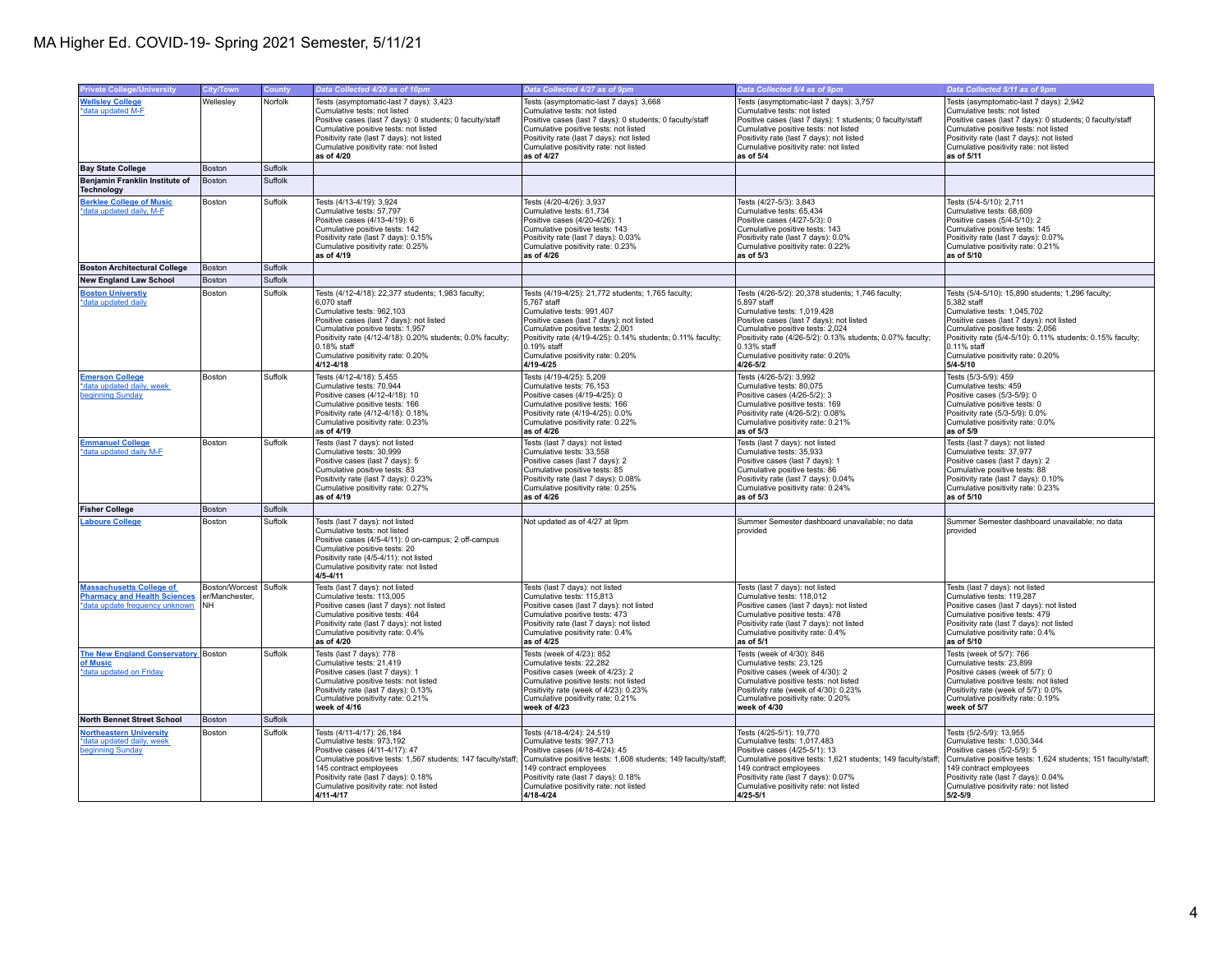| <b>Private College/University</b>                    | <b>City/Town</b> | County    | Data Collected 4/20 as of 10pm                                                   | Data Collected 4/27 as of 9pm                                                   | Data Collected 5/4 as of 9pm                                                     | Data Collected 5/11 as of 9pm                                                   |
|------------------------------------------------------|------------------|-----------|----------------------------------------------------------------------------------|---------------------------------------------------------------------------------|----------------------------------------------------------------------------------|---------------------------------------------------------------------------------|
| <b>Simmons University</b>                            | Boston           | Suffolk   | Tests (4/8-4/14): 657                                                            | Not Updated as of 4/27 at 9pm                                                   | Tests (4/22-4/28): 660                                                           | Tests (4/29-5/4): 436                                                           |
| *data updated weekly                                 |                  |           | Cumulative tests: 11.661                                                         |                                                                                 | Cumulative tests: 12.942                                                         | Cumulative tests: 13.378                                                        |
|                                                      |                  |           | Positive cases (4/8-4/14): 2                                                     |                                                                                 | Positive cases (4/22-4/28): 0                                                    | Positive cases (4/29-5/4): 1                                                    |
|                                                      |                  |           | Cumulative positive tests: not listed                                            |                                                                                 | Cumulative positive tests: not listed                                            | Cumulative positive tests: not listed                                           |
|                                                      |                  |           | Positivity rate (last 7 days): not listed                                        |                                                                                 | Positivity rate (last 7 days): not listed                                        | Positivity rate (last 7 days): not listed                                       |
|                                                      |                  |           | Cumulative positivity rate: 0.18%<br>as of 4/16                                  |                                                                                 | Cumulative positivity rate: 0.16%<br>as of 4/30                                  | Cumulative positivity rate: 0.16%<br>as of 5/7                                  |
|                                                      |                  |           |                                                                                  |                                                                                 |                                                                                  |                                                                                 |
| <b>Suffolk University</b>                            | Boston           | Suffolk   | Tests (4/12-4/18): 2,874                                                         | Tests (4/19-4/23): 2,555                                                        | Tests (4/24-4/29): 1,961                                                         | Tests (4/30-5/7): 2,066                                                         |
| *data update frequency unknown                       |                  |           | Cumulative tests: 81.567<br>Positive cases (4/12-4/18): 2                        | Cumulative tests: 84.071<br>Positive cases (4/19-4/23): 5                       | Cumulative tests: 86.442                                                         | Cumulative tests: 88.015<br>Positive cases (4/30-5/7): 1                        |
|                                                      |                  |           | Cumulative positive tests: 292                                                   | Cumulative positive tests: 297                                                  | Positive cases (4/24-4/29): 2<br>Cumulative positive tests: 299                  | Cumulative positive tests: 300                                                  |
|                                                      |                  |           | Positivity rate (last 7 days): not listed                                        | Positivity rate (last 7 days): not listed                                       | Positivity rate (last 7 days): not listed                                        | Positivity rate (last 7 days): not listed                                       |
|                                                      |                  |           | Cumulative positivity rate: 0.358%                                               | Cumulative positivity rate: 0.353%                                              | Cumulative positivity rate: 0.346%                                               | Cumulative positivity rate: 0.341%                                              |
|                                                      |                  |           | as of 4/18                                                                       | as of 4/24                                                                      | as of $5/1$                                                                      | as of 5/7                                                                       |
| <b>Urban College of Boston</b>                       | Boston           | Suffolk   |                                                                                  |                                                                                 |                                                                                  |                                                                                 |
| <b>Wentworth Institute of</b>                        | Boston           | Suffolk   | Tests (last 7 days): 2,687                                                       | Tests (last 7 days): 2,352                                                      | Summer Semester dashboard unavailable; no data                                   | Tests (last 7 days): 1,622                                                      |
| <b>Technology</b>                                    |                  |           | Cumulative tests: 41.546                                                         | Cumulative tests: 44.091                                                        | provided                                                                         | Cumulative tests (summer 2021): 986                                             |
| *data update frequency unknown                       |                  |           | Positive cases (last 7 days): 9                                                  | Positive cases (last 7 days): 3                                                 |                                                                                  | Positive cases (last 7 days): 3                                                 |
|                                                      |                  |           | Cumulative positive tests: 133                                                   | Cumulative positive tests: 351                                                  |                                                                                  | Cumulative positive tests (summer 2021): 3                                      |
|                                                      |                  |           | Positivity rate: 0.32%                                                           | Positivity rate: 0.14%                                                          |                                                                                  | Positivity rate: 0.10%                                                          |
|                                                      |                  |           | Cumulative positivity rate: not listed                                           | Cumulative positivity rate: not listed                                          |                                                                                  | Cumulative positivity rate: not listed                                          |
|                                                      |                  |           | as of 4/18                                                                       | as of 4/27                                                                      |                                                                                  | as of 5/11                                                                      |
| <b>William James College</b>                         | Boston           | Suffolk   |                                                                                  |                                                                                 |                                                                                  |                                                                                 |
| <b>Anna Maria College</b>                            | Paxton           | Worcester | Tests (last 7 days): 1,183                                                       | Tests (last 7 days): 1,839                                                      | Tests (last 7 days): 1,829                                                       | Tests (last 7 days): 1,523                                                      |
| *data updated on Friday                              |                  |           | Cumulative tests: 14,816                                                         | Cumulative tests: 15,669                                                        | Cumulative tests: 16,886                                                         | Cumulative tests: 17,675                                                        |
|                                                      |                  |           | Positive cases (last 7 days): 1                                                  | Positive cases (last 7 days): 2                                                 | Positive cases (last 7 days): 1                                                  | Positive cases (last 7 days): 1                                                 |
|                                                      |                  |           | Cumulative positive tests: 68                                                    | Cumulative positive tests: 69                                                   | Cumulative positive tests: 69                                                    | Cumulative positive tests: 70                                                   |
|                                                      |                  |           | Positivity rate (last 7 days): 0.18%                                             | Positivity rate (last 7 days): 0.11%                                            | Positivity rate (last 7 days): 0.05%                                             | Positivity rate (last 7 days): 0.0%                                             |
|                                                      |                  |           | Cumulative positivity rate: 0.46%<br>as of 4/19                                  | Cumulative positivity rate: 0.44%<br>as of 4/22                                 | Cumulative positivity rate: 0.41%<br>as of 4/29                                  | Cumulative positivity rate: 0.40%<br>as of 5/4                                  |
|                                                      |                  |           |                                                                                  |                                                                                 |                                                                                  |                                                                                 |
| <b>Assumption College</b><br>*data updated on Friday | Worcester        | Worcester | Tests (last 7 days): not listed<br>Cumulative tests: 33.774                      | Tests (last 7 days): not listed<br>Cumulative tests: 36.425                     | Tests (last 7 days): not listed<br>Cumulative tests: 38.782                      | Tests (last 7 days): not listed<br>Cumulative tests: 40.350                     |
|                                                      |                  |           | Positive cases (7 days): not listed                                              | Positive cases (7 days): not listed                                             | Positive cases (7 days): not listed                                              | Positive cases (7 days): not listed                                             |
|                                                      |                  |           | Cumulative positive tests: 33 students; 22 employees                             | Cumulative positive tests: 33 students; 22 employees                            | Cumulative positive tests: 33 students; 22 employees                             | Cumulative positive tests: 33 students; 22 employees                            |
|                                                      |                  |           | Positivity rate: not listed                                                      | Positivity rate: not listed                                                     | Positivity rate: not listed                                                      | Positivity rate: not listed                                                     |
|                                                      |                  |           | Cumulative positivity rate: 0.16%                                                | Cumulative positivity rate: 0.11%                                               | Cumulative positivity rate: 0.14%                                                | Cumulative positivity rate: 0.13%                                               |
|                                                      |                  |           | 4/11-4/17                                                                        | 4/18-4/24                                                                       | 4/25-5/1                                                                         | $5/2 - 5/8$                                                                     |
| <b>Becker College</b>                                | Worcester        | Worcester | Tests (last 7 days): 1,246                                                       | Tests (last 7 days): 1,213                                                      | Tests (last 7 days): 932                                                         | Tests (last 7 days): 516                                                        |
| *data updated on Tuesday                             |                  |           | Cumulative tests: 17.786                                                         | Cumulative tests: 19.012                                                        | Cumulative tests: 19.950                                                         | Cumulative tests: 20.472                                                        |
|                                                      |                  |           | Positive cases (last 7 days): 1                                                  | Positive cases (last 7 days): 3                                                 | Positive cases (last 7 days): 2                                                  | Positive cases (last 7 days): 0                                                 |
|                                                      |                  |           | Cumulative positive tests: not listed                                            | Cumulative positive tests: not listed                                           | Cumulative positive tests: not listed                                            | Cumulative positive tests: not listed                                           |
|                                                      |                  |           | Positivity rate (last 7 days): not listed                                        | Positivity rate (last 7 days): not listed                                       | Positivity rate (last 7 days): not listed                                        | Positivity rate (last 7 days): not listed                                       |
|                                                      |                  |           | Cumulative positivity rate: not listed                                           | Cumulative positivity rate: not listed                                          | Cumulative positivity rate: not listed                                           | Cumulative positivity rate: not listed                                          |
|                                                      |                  |           | as of 4/20                                                                       | as of 4/27                                                                      | as of $5/4$                                                                      | as of 5/11                                                                      |
| <b>Clark University</b>                              | Worcester        | Worcester | Tests (last 7 days): 5,553                                                       | Tests (last 7 days): 5,420                                                      | Tests (last 7 days): 5,221                                                       | Tests (last 7 days): 5,112                                                      |
| *data updated daily                                  |                  |           | Cumulative tests: 36.378                                                         | Cumulative tests: 40.709                                                        | Cumulative tests: 45.932                                                         | Cumulative tests: 51.039                                                        |
|                                                      |                  |           | Positive cases (last 7 days): 10<br>Cumulative positive tests (last 30 days): 19 | Positive cases (last 7 days): 8<br>Cumulative positive tests (last 30 days): 22 | Positive cases (last 7 days): 12<br>Cumulative positive tests (last 30 days): 30 | Positive cases (last 7 days): 2<br>Cumulative positive tests (last 30 days): 31 |
|                                                      |                  |           | Positivity rate (last 7 days); not listed                                        | Positivity rate (last 7 days); not listed                                       | Positivity rate (last 7 days); not listed                                        | Positivity rate (last 7 days); not listed                                       |
|                                                      |                  |           | Cumulative positivity rate: not listed                                           | Cumulative positivity rate: not listed                                          | Cumulative positivity rate: not listed                                           | Cumulative positivity rate: not listed                                          |
|                                                      |                  |           | as of 4/20                                                                       | as of 4/26                                                                      | as of 5/3                                                                        | as of 5/10                                                                      |
| <b>Holy Cross College</b>                            | Worcester        | Worcester | Tests (last 7 days): not listed                                                  | Tests (last 7 days): not listed                                                 | Tests (last 7 days): not listed                                                  | Tests (last 7 days): not listed                                                 |
| *data updated daily                                  |                  |           | Cumulative tests: 103.096                                                        | Cumulative tests: 108.276                                                       | Cumulative tests: 113.410                                                        | Cumulative tests: 119.123                                                       |
|                                                      |                  |           | Positive cases (last 7 days): not listed                                         | Positive cases (last 7 days): not listed                                        | Positive cases (last 7 days): not listed                                         | Positive cases (last 7 days): not listed                                        |
|                                                      |                  |           | Cumulative positive tests: 239 students; 49 staff;                               | Cumulative positive tests: 244 students; 51 staff;                              | Cumulative positive tests: 251 students; 52 staff;                               | Cumulative positive tests: 261 students; 53 staff;                              |
|                                                      |                  |           | 3 other                                                                          | 3 other                                                                         | 3 other                                                                          | 3 other                                                                         |
|                                                      |                  |           | Positivity rate (last 7 days): 0.33%                                             | Positivity rate (last 7 days): 0.19%                                            | Positivity rate (last 7 days): 0.15%                                             | Positivity rate (last 7 days): 0.22%                                            |
|                                                      |                  |           | Cumulative positivity rate: not listed<br>as of 4/20                             | Cumulative positivity rate: not listed<br>as of 4/27                            | Cumulative positivity rate: not listed<br>as of 5/4                              | Cumulative positivity rate: not listed<br>as of 5/11                            |
|                                                      |                  |           |                                                                                  |                                                                                 |                                                                                  |                                                                                 |
| <b>Nichols College</b>                               | Dudley           | Worcester | Tests (4/12-4/16): 1,777                                                         | Tests (4/19-4/23): 1,711                                                        | Tests (4/26-4/30): 1,526                                                         | Tests (5/3-5/7): 1,427                                                          |
| *data updated weekly beginning                       |                  |           | Cumulative tests: 46,926<br>Positive cases (4/12-4/16): 3                        | Cumulative tests: 50,414<br>Positive cases (4/19-4/23): 2                       | Cumulative tests: 51,940<br>Positive cases (4/26-4/30): 0                        | Cumulative tests: 53,367<br>Positive cases (5/3-5/7): 0                         |
| <b>Monday</b>                                        |                  |           | Cumulative positive tests: 145                                                   | Cumulative positive tests: 150                                                  | Cumulative positive tests: 150                                                   | Cumulative positive tests: 150                                                  |
|                                                      |                  |           | Positivity rate (4/12-4/16): 0.64%                                               | Positivity rate (4/19-4/23): 0.12%                                              | Positivity rate (4/26-4/30): 0.0%                                                | Positivity rate (5/3-5/7): 0.0%                                                 |
|                                                      |                  |           | Cumulative positivity rate: 0.31%                                                | Cumulative positivity rate: 0.30%                                               | Cumulative positivity rate: 0.29%                                                | Cumulative positivity rate: 0.28%                                               |
|                                                      |                  |           | as of 4/16                                                                       | 4/19-4/23                                                                       | 4/26-4/30                                                                        | $5/3 - 5/7$                                                                     |
| Worcester Polytechnic Institute Worcester            |                  | Worcester | Tests (last 7 days): 8,992                                                       | Tests (last 7 days): 8,797                                                      | Tests (last 7 days): 10,192                                                      | Tests (last 7 days): 9,073                                                      |
| *data updated M-F                                    |                  |           | Cumulative tests. (last 30 days): 39,922                                         | Cumulative tests. (last 30 days): 36,467                                        | Cumulative tests. (last 30 days): 39,076                                         | Cumulative tests. (last 30 days): 35,963                                        |
|                                                      |                  |           | Positive cases (last 7 days): 11                                                 | Positive cases (last 7 days): 7                                                 | Positive cases (last 7 days):3                                                   | Positive cases (last 7 days):3                                                  |
|                                                      |                  |           | Cumulative positive tests (last 30 days): 52                                     | Cumulative positive tests (last 30 days): 50                                    | Cumulative positive tests (last 30 days): 41                                     | Cumulative positive tests (last 30 days): 23                                    |
|                                                      |                  |           | Positivity rate (last 7 days): 0.125%                                            | Positivity rate (last 7 days): 0.081%                                           | Positivity rate (last 7 days): 0.030%                                            | Positivity rate (last 7 days): 0.034%                                           |
|                                                      |                  |           | Cumulative positivity rate (last 30 days): 0.133%<br>as of 4/19                  | Cumulative positivity rate (last 30 days): 0.140%<br>as of 4/25                 | Cumulative positivity rate (last 30 days): 0.107%<br>as of 4/29                  | Cumulative positivity rate (last 30 days): 0.065%<br>as of 5/8                  |
| <b>Boston Graduate School of</b>                     | <b>Brookline</b> | Middlesex |                                                                                  |                                                                                 |                                                                                  |                                                                                 |
| Psyhcoanalysis                                       |                  |           |                                                                                  |                                                                                 |                                                                                  |                                                                                 |
|                                                      |                  |           |                                                                                  |                                                                                 |                                                                                  |                                                                                 |